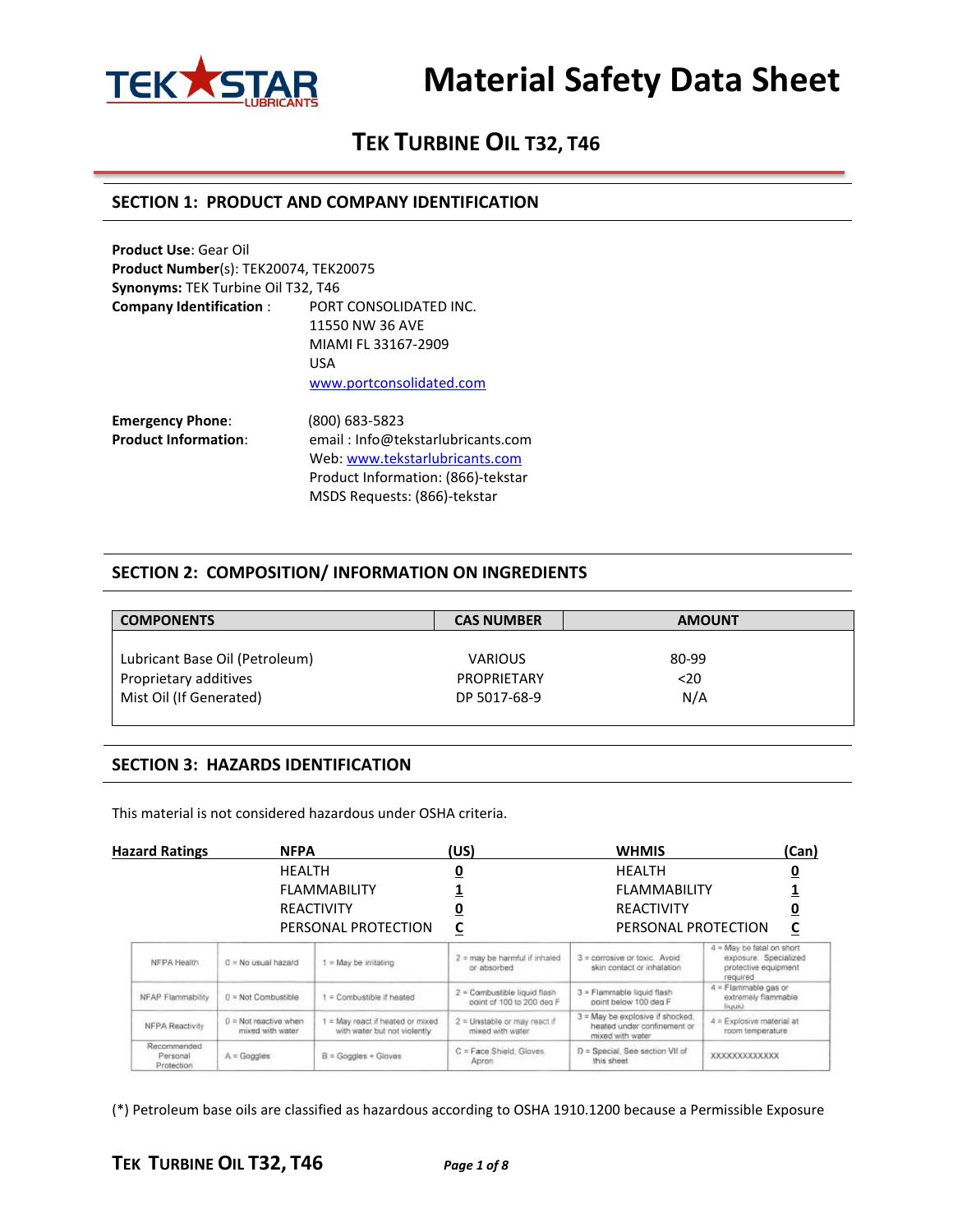

# **TEK TURBINE OIL T32, T46**

Limit (PEL) has been determined for MINERAL OIL MIST (on ly). Under conditions of normal use, misting is not expected to occur. (Refer to the Health Hazards Section of this MSDS for further information and to the Regulatory Information Section for other federal and state regulatory information.) Appearance: Amber (ASTM D-1500) 1.0 Physical form: Liquid Odor: Mild Hydrocarbon OSHA Regulatory Status This material is not considered hazardous by the OSHA Communication Standard (29 CFR 1910 1200)

#### **SECTION 4: FIRST AID MEASURES**

**INHALATION:** Move to fresh air. If not breathing, give artificial respiration. If breathing is difficult, give oxygen. Call a physician.

**SKIN CONTACT:** Wash thoroughly with soap and water. Wash contaminated clothing before reusing. Discard oilsoaked clothing. If irritation develops, consult a physician.

**EYE CONTACT:** In case of eye contact, immediately flush eyes with plenty of water for at least 15 minutes lifting the eyelids for maximum effectiveness. See a physician.

**INGESTION:** If swallowed, do not induce vomiting. Get medical attention. May cause gastrointestinal irritation, nausea, vomiting, and diarrhea.

**PRIMARY ROUTE OF EXPOSURE/ENTRY:** Skin, Inhalation, eyes

#### **SIGNS AND SYMPTOMS OF EXPOSURE:**

Acute: Extreme exposure or aspiration into the lungs may cause pneumonia. Overexposure may cause weakness, headache, nausea, confusion, blurred vision, drowsiness, and other nervous system effects; greater exposure may cause dizziness, slurred speech, flushed face, unconsciousness or convulsions.

Chronic: This product contains mineral oil. As with many petroleum products, it may cause irritation to the eyes, lungs, or skin after prolonged or repeated exposure. Avoid prolonged or repeated contact.

It is highly unlikely that human exposure at or below the recommended exposure level poses a significant health hazard. In this regard, good workplace practices and proper engineering designs will minimize exposure

**MEDICAL CONDITIONS AGGRAVATED BY EXPOSURE:** None. However, like others, people with dermatitis should avoid prolonged or repeated contact with this material.

#### **SECTION 5: FIRE FIGHTING MEASURES**

#### NFPA 704 Hazard Class

**Health: 0 Flammability: 1 Instability: 0** (0-Least, 1-Siight, 2-Moderate, 3-High, 4-Extreme)

FLASH POINT (ASTM D-92 C.O.C.) : **440 of (min)**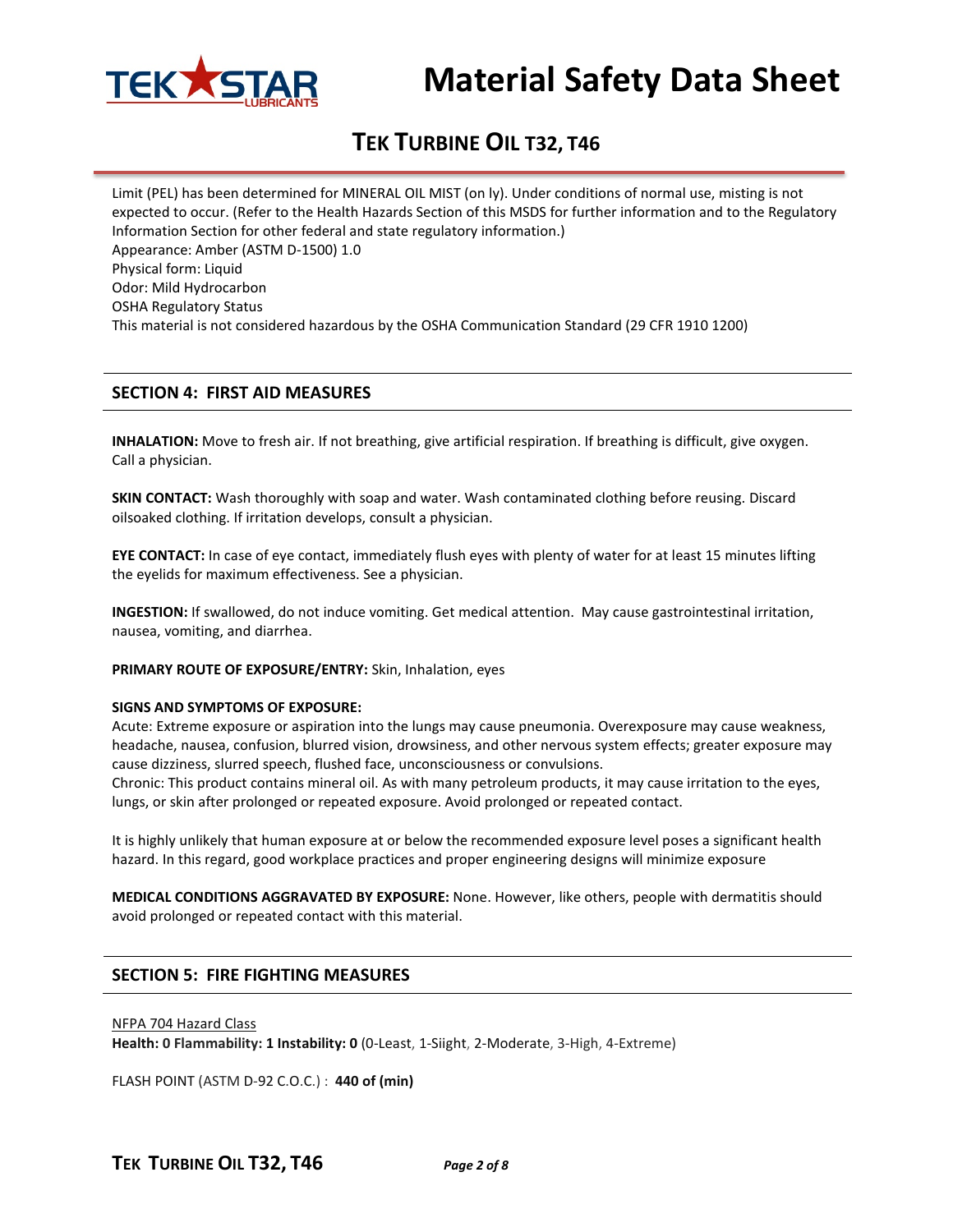

# **TEK TURBINE OIL T32, T46**

AUTOIGNITION TEMPERATURE : Not determined FLAMMABLE LIMITS IN AIR , (% vo lume) Lower Explosive Limit- LEL : Not determined Upper Explosive Limit- UEL : Not determined UNUSUAL Fire and Explosion Hazards: This material may burn, but will not ignite readily. If container is not properly cooled, it can rupture in the heat of a fire. Vapors are heavier than air and can accumulate in low areas.

**EXTINGUISHING MEDIA:** Water Spray, Foam, Dry Chemical, C02

SPECIAL FIRE FIGHTING INSTRUCTIONS:

Special Fire Fighting Procedures: Water or Foam may cause frothing. Carbon dioxide may displace oxygen. Use care when using carbon dioxide in confined areas.

Unusual Fire and Explosion Hazards: This material may burn, but will not ignite readily. If container is not properly cooled, it can rupture in the heat of a fire. Vapors are heavier than air and can accumulate in low areas.

Procedural Notes: Use water to keep fire-exposed containers cool. Water spray may be used to flush spills away from exposures. Dike fires for disposal. Consult fire protection authorities or appropriate specialists to plan response strategy.

Firefighters should wear Self-contained Breathing Apparatus (SCBA) when fighting oil or chemical fires. Firefighters or other personnel should not enter enclosed or confined space without proper protective equipment including respiratory protection and protective clothing

### **SECTION 6: ACCIDENTAL RELEASE MEASURES**

**Spill Management:** Stop the source of the release if you can do it without risk. Contain release to prevent further contamination of soil, surface water or groundwater. Clean up spill as soon as possible, observing precautions in Exposure Controls/Personal Protection. Use appropriate techniques such as applying non-combustible absorbent materials or pumping. Where feasible and appropriate, remove contaminated soil. Place contaminated materials in disposable containers and dispose of in a manner consistent with applicable regulations. **Reporting:** Report spills to local authorities as appropriate or required.

#### **SECTION 7: HANDLING AND STORAGE**

**Handling:** Do not enter confined spaces without following proper entry procedures such as ASTM D-4276 and 29CFR 1910.146. Use appropriate respiratory protection when concentration exceed established exposure limit

"Empty" (emptied) containers contain residues (vapor and liquid) which can be dangerous. DO NOT PRESSURIZE, CUT, WELD, BRAZE, SOLDER, DRILL, GRIND, OR EXPOSE SUCH CONTAINERS TO HEAT, FLAME, SPARKS, OR OTHER SOURCES OF IGNITION. THEY MAY EXPLODE AND CAUSE INJURY OR DEATH.

NFPA CLASS IIIB STORAGE- Store in accordance with all National Fire Protection Association regulations.

Store in approved containers only. Keep containers tightly closed Store in a cool dry ventilated area. Storage temperatures above 113 deg F could result in thermal breakdown of the product resulting in the generation of hydrogen sulfide and other sulfur containing gases.

Avoid contact with strong oxidizing agents, strong acids and strong bases.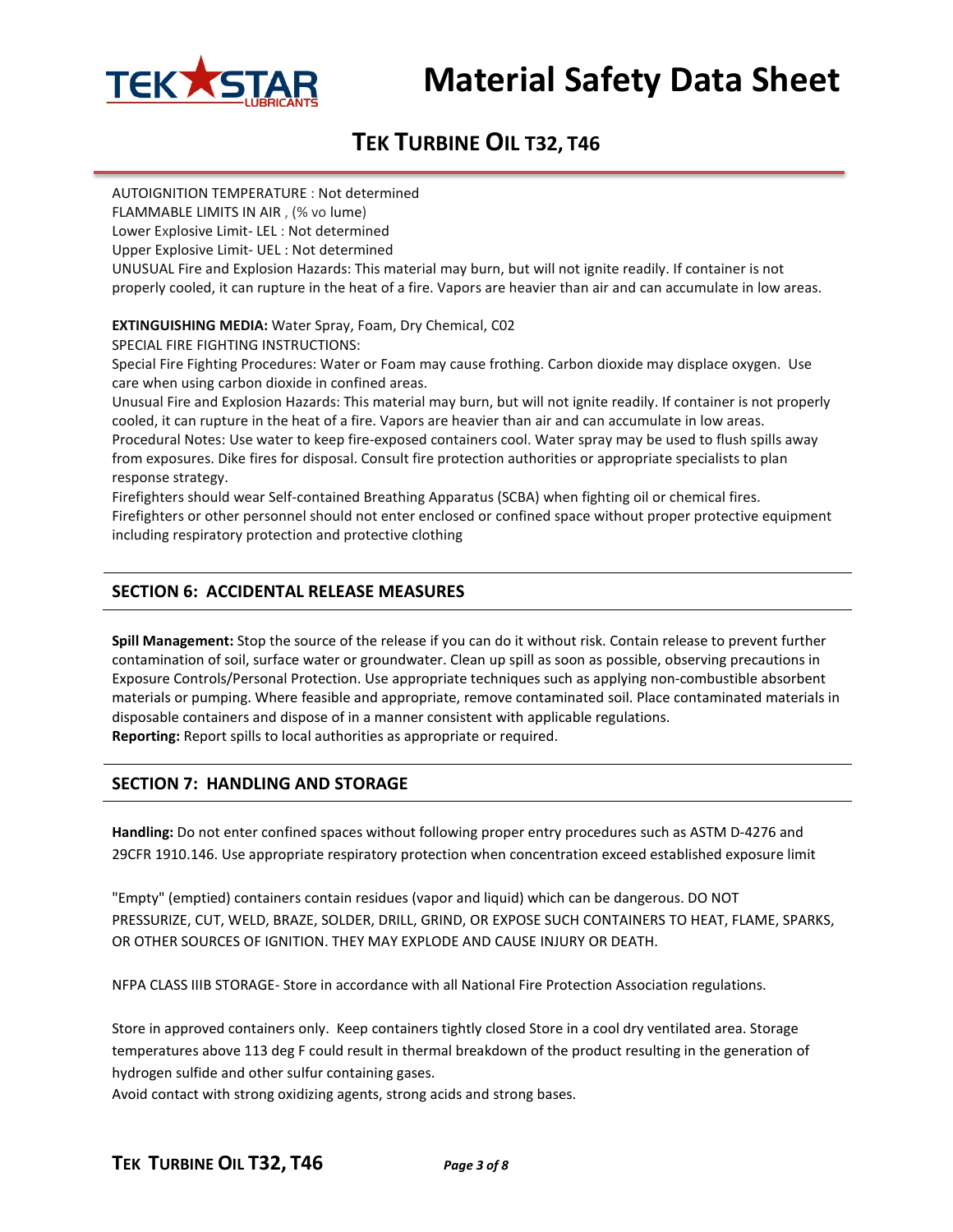

#### **SECTION 8: EXPOSURE CONTROLS/PERSONAL PROTECTION**

#### **EXPOSURE LIMITS:**

TLV (ACGIH): 5 mg/m3 TWA, 10 mg/m3 STEL for mineral oil mist in air if generated PEL (OSHA): 5 mg/m3 for mineral oil mist in air if generated Other: Exposure limit for Petroleum Distillate: PEL: 400 PPM; 1600 mg/m3- 8 Hr. TWA

Note State and local agencies may have established more stringent limits. Consult local agencies for further information.

#### **PERSONAL PROTECTIVE EQUIPMENT**

**Eye/Face Protection:** Recommended. Use chemical-resistant splash goggles or face shield when splashing or eye contact may occur.

**Skin Protection:** No special protective clothing is normally required. Where splashing is possible, select protective clothing depending on operations conducted physical requirements and other substances in the workplace. Suggested materials for protective gloves include: 4H (PE/EVAL), Nitrile Rubber, Silver Shield, Viton. **Respiratory Protection:** Select appropriate NIOSH-approved respiratory protection where necessary to maintain exposures below acceptable limits. A respiratory protection program that meets OSHA's 20 CFR 1910 134 and ANSI Z88.2 requirements must be followed whenever workplace conditions warrant a respirators use.

Suggestions for the use of protective solutions are based on published available data. Users should check Manufacturers recommendations and confirm with manufacturers' representatives to confirm the suitability for the situation at hand.

#### **SECTION 9: PHYSICAL AND CHEMICAL PROPERTIES**

**Attention:** The data below are typical values and do not constitute a specification.

Appearance: Amber (ASTM D-1500) 1.0 Odor: Mild Hydrocarbon Odor threshold: Not determined PH: N/A 20:1 (oil/water): N/A Melting point/Freezing point: (OF): -20 Boiling point/Range: (°F) WIDE RANGE Flash Point: (Of): 430 Evaporation rate: (n-BUTYL ACETATE=1): <0.001 Flammability (solid, gas): All States Upper/lower flammability or explosive limits: Not determined Vapor pressure: (mmhg): <0.0001 Vapor density: (AIR=1 ): 12+ Relative density: (lbs/US gal 60/60 oF): 7.2 Solubility in water: Insoluble Partition coefficient, n-octanol/water: Not determined Auto-ignition temperature: Not determined Decomposition temperature: Not determined Viscosity: (cSt@ 40oC): 46.0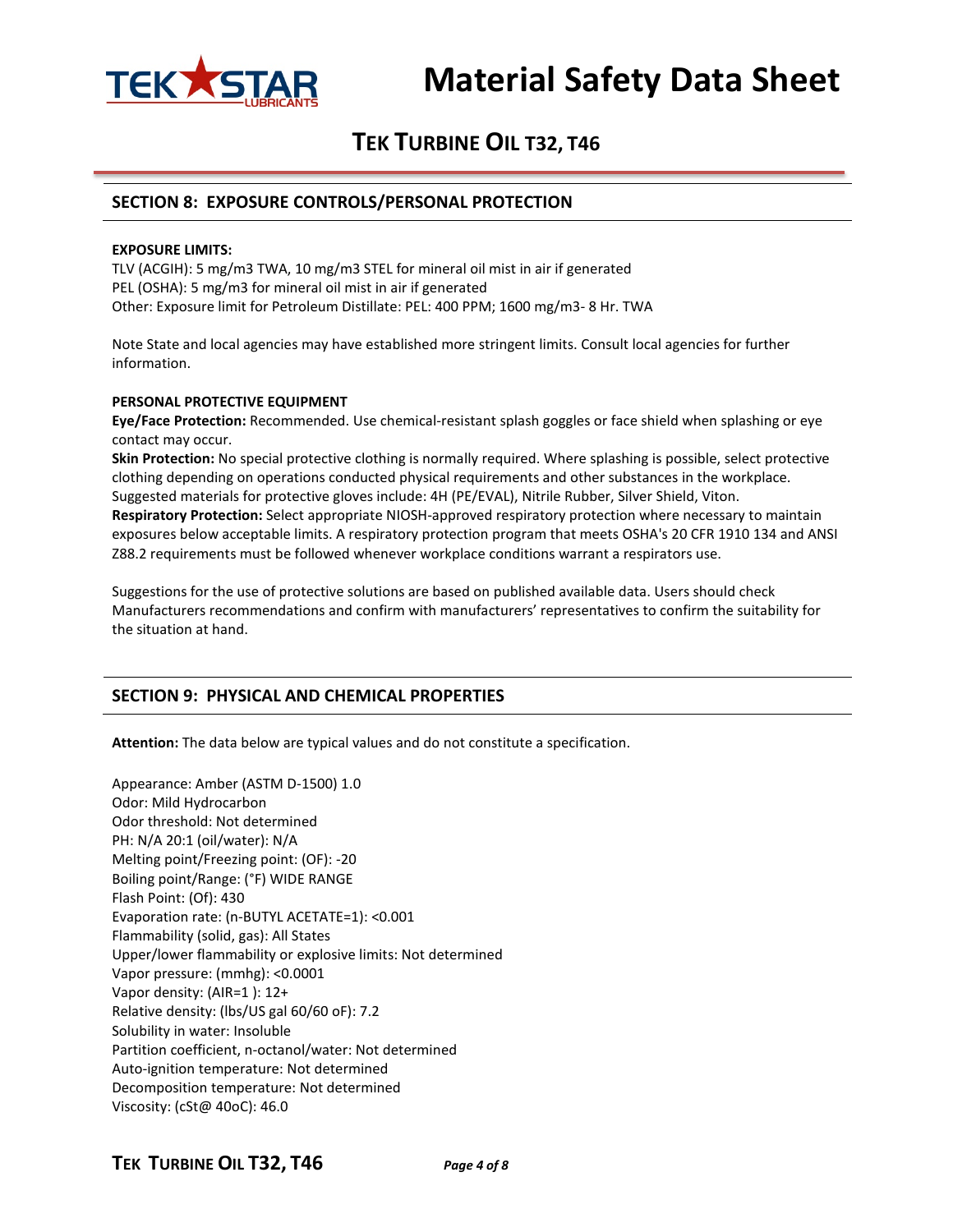

#### **SECTION 10: STABILITY AND REACTIVITY**

**Chemical Stability:** This material is considered stable under normal ambient and anticipated storage and handling conditions of temperature and pressure.

**Incompatibility With Other Materials:** May react with strong acids or strong oxidizing agents, such as chlorates, nitrates, peroxides, etc.

**Materials Incompatibility:** Oxidizing materials.

**Hazardous Decomposition Products:** May include sulfur oxides, carbon monoxide (CO), carbon dioxide (C02), oxides of carbon and nitrogen, as products of combustion . Hazardous polymerization will not occur.

#### **SECTION 11: TOXICOLOGICAL INFORMATION**

**PRIMARY ROUTE OF EXPOSURE/ENTRY:** Skin, Ingestion, Inhalation, eyes **SIGNS AND SYMPTOMS OF EXPOSURE:**

Acute: Extreme exposure or aspiration into the lungs may cause pneumonia. Overexposure may cause weakness, headache, nausea, confusion, blurred vision, drowsiness, and other nervous system effects; greater exposure may cause dizziness, slurred speech, flushed face, unconsciousness or convulsions.

Chronic: This product contains mineral oil. As with many petroleum products, it may cause irritation to the eyes, lungs, or skin after prolonged or repeated exposure. Avoid prolonged or repeated contact

It is highly unlikely that human exposure at or below the recommended exposure level poses a significant health hazard. In this regard, good workplace practices and proper engineering designs will minimize exposure.

**MEDICAL CONDITIONS AGGRAVATED BY EXPOSURE:** None however, like others, people with dermatitis should avoid prolonged or repeated contact with this material.

**CARCINOGENICITY:** None of the components in this material are listed as a carcinogen. (IARC, NTP, OSHA) **MUTAGENICITY:** None of the components of this material are listed as a mutagen. (IARC, NTP, OSHA) **REPRODUCTIVE:** No data. None listed.

**EXPOSURE LIMITS** TLV (ACGIH) None Established

PEL (OSHA): 5 mg/m3 for mineral oil mist in air

Other: Exposure limit for Petroleum Distillate: PEL 400 PPM; 1600 mg/m3- 8 Hr TWA **SAFETY PRECAUTIONS:** Wash thoroughly after handling. Wash clothing after use.

#### **SECTION 12: ECOLOGICAL INFORMATION**

**ECOTOXICITY:** Acute and chronic toxicity studies have been performed on lubricant base oils. Acute toxicity test results have shown that acute toxicity to fish, Diaphnia, Ceriodaphnia and algae species are above 1000 mg/L using either water accommodated fractions or oil in water dispersions. Lube oil base stocks have a very low solubility in water. Due to low water solubility it is predicted that acute toxicity would not be observed.

**PERSISTENCE AND DEGRADABILITY:** The petroleum hydrocarbons that make up this product are not readily biodegradable.

**BIO-ACCUMULATIVE POTENTIAL** There is a potential for bioaccumulation but metabolic processes may reduce bioconcentration.

**MOBILITY IN SOIL:** The hydrocarbon components in this product will show low mobility in soil and sediment.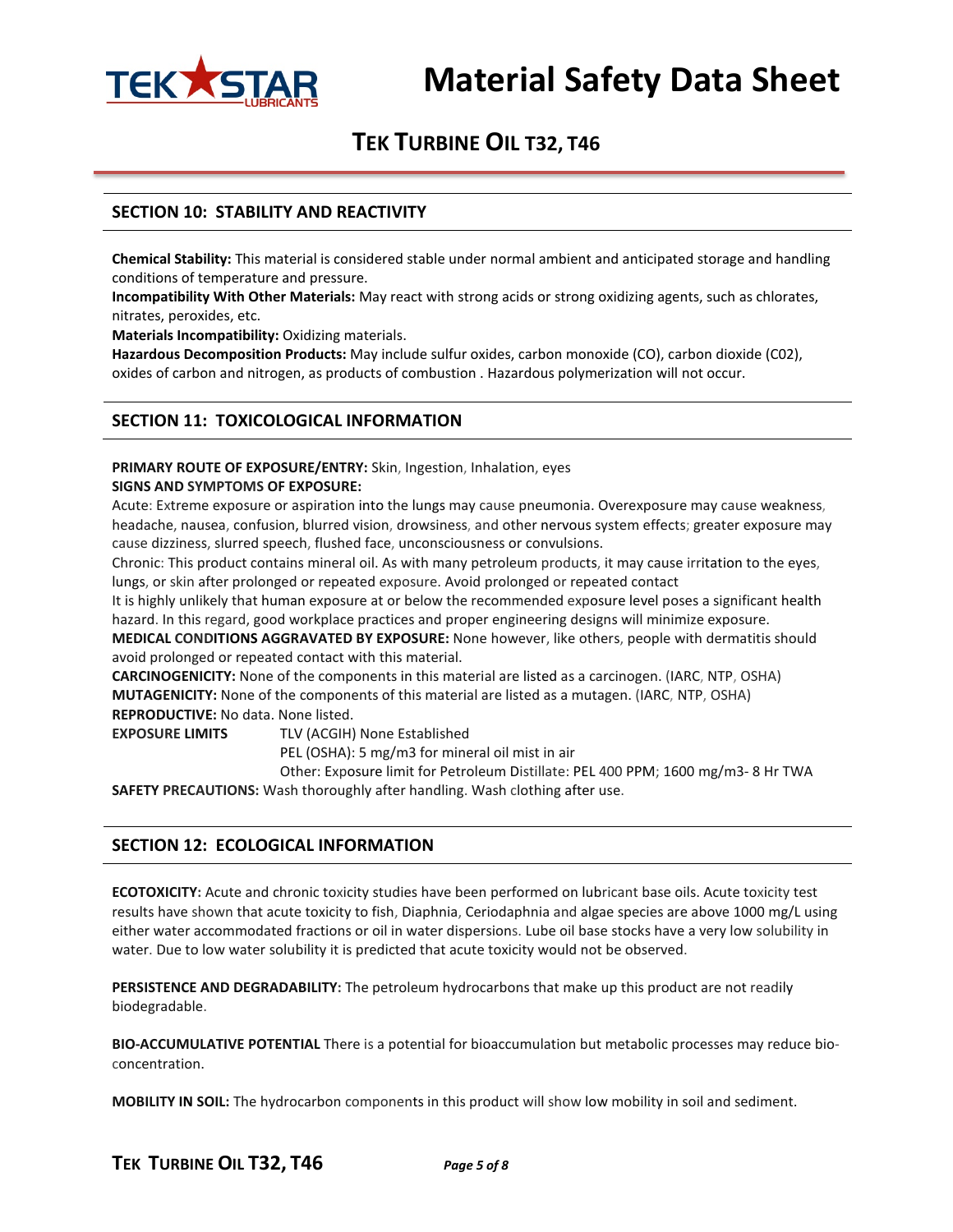

Absorption will be the primary process.

OTHER ADVERSE EFFECTS: None expected.

#### **SECTION 13: DISPOSAL CONSIDERATIONS**

#### **SPILL, LEAK, OR RELEASE**

Review FIRE AND EXPLOSION HAZARDS and SAFETY PRECAUTIONS before proceeding with clean up. Use appropriate PERSONAL PROTECTIVE EQUIPMENT during clean up.

Remove all sources of heat, sparks, flame, impact, friction or electricity. Dike spill. Prevent liquid from entering sewers, waterways, or low areas. Recover free liquid for reuse or reclamation. Soak up any remaining material with sawdust, sand, oil -dry or other absorbent material. Recover absorbent for disposal.

#### **WASTE DISPOSAL**

If this product becomes a waste, it DOES NOT meet the criteria of a hazardous waste as defined under 40 CFR 261 , in that it does not exhibit the characteristics of hazardous waste of Subpart C, nor is it listed as a hazardous waste under Subpart D. As a nonhazardous waste, it should be disposed of in accordance with all local, state, and federal regulations by incineration. CARE MUST BE TAKEN TO AVOID CONTAMINATION FROM THE USE OF THIS MATERIAL. THE USER OF THIS MATERIAL HAS THE RESPONSIBILITY TO DISPOSE OF ALL USED AND UNUSED MATERIAL, RESIDUES, AND CONTAINERS IN COMPLIANCE WITH ALL RELEVANT LOCAL, STATE, AND FEDERAL LAWS AND REGULATIONS REGARDING TREATMENT, STORAGE, AND DISPOSAL OF HAZARDOUS AND NON-HAZARDOUS WASTES. Improper disposal may be regarded as a criminal offense.

#### **SECTION 14: TRANSPORT INFORMATION**

| DOT Proper Shipping Name                      | • PETROLEUM LUBE OIL, NOIBN                  |
|-----------------------------------------------|----------------------------------------------|
| <b>Hazard Class</b>                           | • Not a hazardous material for DOT shipping. |
| UN/NA Number                                  | $\bullet$ N/A                                |
| DOT Label(s)                                  | • None                                       |
| <b>DOT Placard</b>                            | $\bullet$ None                               |
| IATA/IMO Proper Shipping Name · NOT REGULATED |                                              |

#### **SECTION 15: REGULATORY INFORMATION**

CERCLA, (40 CFR 302): The material is NOT known to contain any ingredient(s) subject to the act

SUPERFUND AMENDMENTS AND REAUTHORIZATION ACT OF 1986 (SARA), TITLE Ill

TITLE Ill HAZARD CLASSIFICATIONS: Not Regulated under SARA Title Ill.

| Acute   | • not applicable |
|---------|------------------|
| Chronic | • not applicable |

### **TEK TURBINE OIL T32, T46** *Page 6 of 8*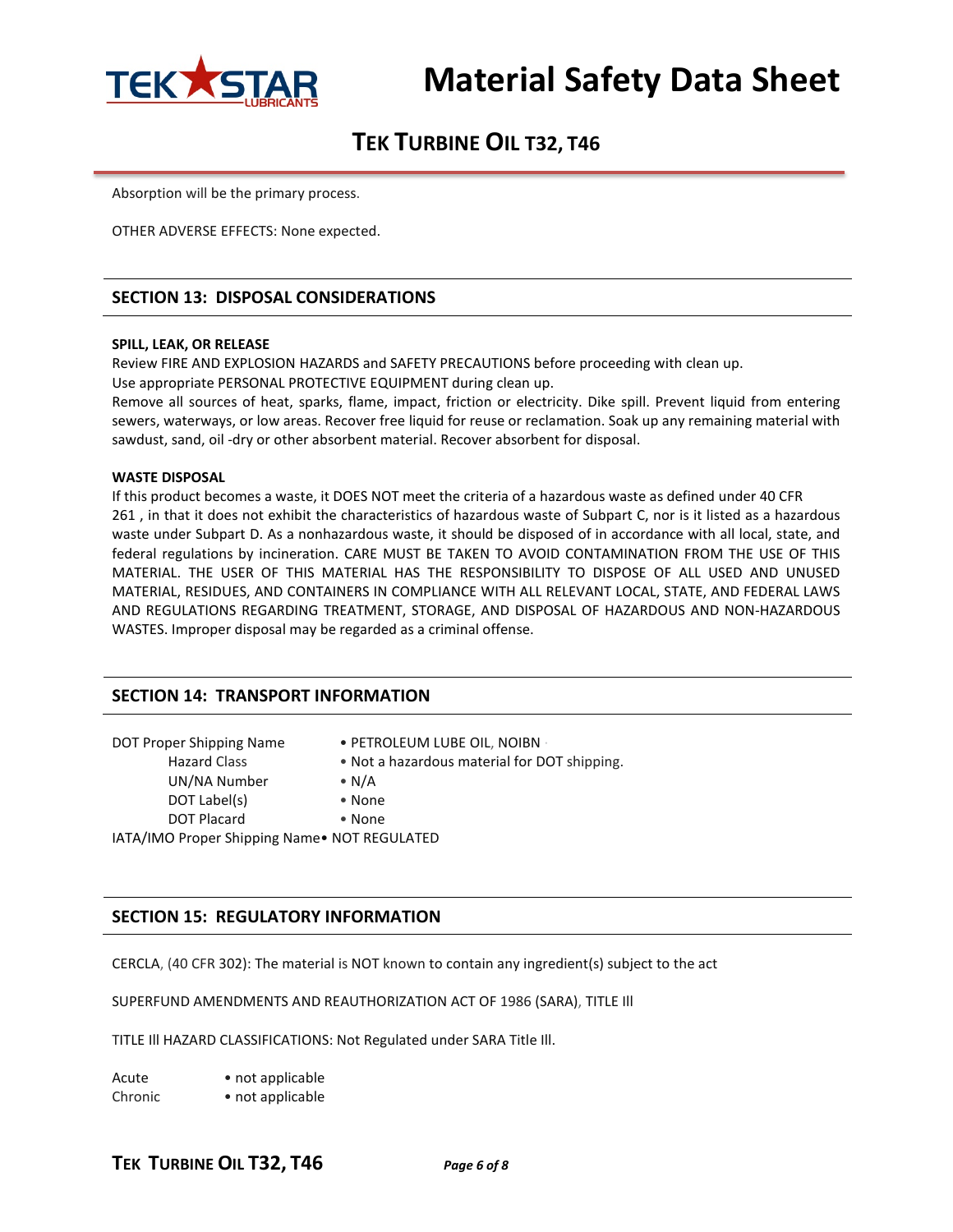

# **TEK TURBINE OIL T32, T46**

Fire • not applicable Reactivity • not applicable

Pressure • not applicable

SECTIONS 302/304 - Extremely Hazardous Substances, 40 CFR 355 This material is NOT known to contain any extremely hazardous substances at greater than 1.0% concentration ; however, it is possible that this material may contain extremely hazardous substances at a lower concentration so that a large enough spill could warrant an Emergency Release Report under Sect 304.

SECTION 313 - List of Toxic Chemicals, 40 CFR 372

This material does not contains chemical(s) at a level of 1.0% or greater (0.1% for carcinogens) on the list of Toxic Chemicals.

TOXIC SUBSTANCES CONTROL ACT (TSCA), 40 CFR 261 All components of this material are listed in the TSCA inventory. (Section 13: Federal Regulations, continued)

#### RESOURCE CONSERVATION AND RECOVERY ACT (RCRA), 40 CFR 261

This material-when discarded or disposed of- is NOT listed as a hazardous waste in Federal regulations; *however,* it could be considered hazardous if it meets criteria for being toxic, corrosive, ignitable or reactive according to current U.S EPA definitions (40 CFR 261) . This material could also become a hazardous waste if it is mixed with or comes in contact with a listed hazardous waste. If it becomes a hazardous waste, then regulations 40 CFR 262- 266 and 40 CFR 268 may apply.

FEDERAL WATER POLLUTION CONTROL ACT CLEAN WATER ACT (40 CFR 116.4A, SECTION 311 ) The material contains the following ingredient(s) which is considered hazardous if spilled in navigable waters: Ingredient: Petroleum Hydrocarbon Reportable Quantity: Film or sheen upon or discoloration of the water surface or adjoining shoreline

HAZARDOUS MATERIALS TRANSPORTATION REGULATIONS, (49 CFR 171-178) The material is NOT known to contain any ingredient(s) subject to the act.

FOREIGN REGULATIONS:

CANADIAN HAZARDOUS PRODUCTS ACT (WHMIS): This material is NOT a WHMIS regulated product.

STATE REGULATIONS:

CALIFORNIA SAFE DRINKING WATER AND TOXIC ENFORCEMENT ACT OF 1986 ("PROPOSITION 65") Not applicable.

PENNSYLVANIA WORKER AND COMMUNITY RIGHT TO KNOW ACT The material contains the following substances found on the Pennsylvania Hazardous Substance List

**lngredient(s): CAS Reg. No. Category:** Not applicable Not applicable Not applicable Nonhazardous ingredient(s) information is withheld as a trade secret in accordance with Section 11 of the act.